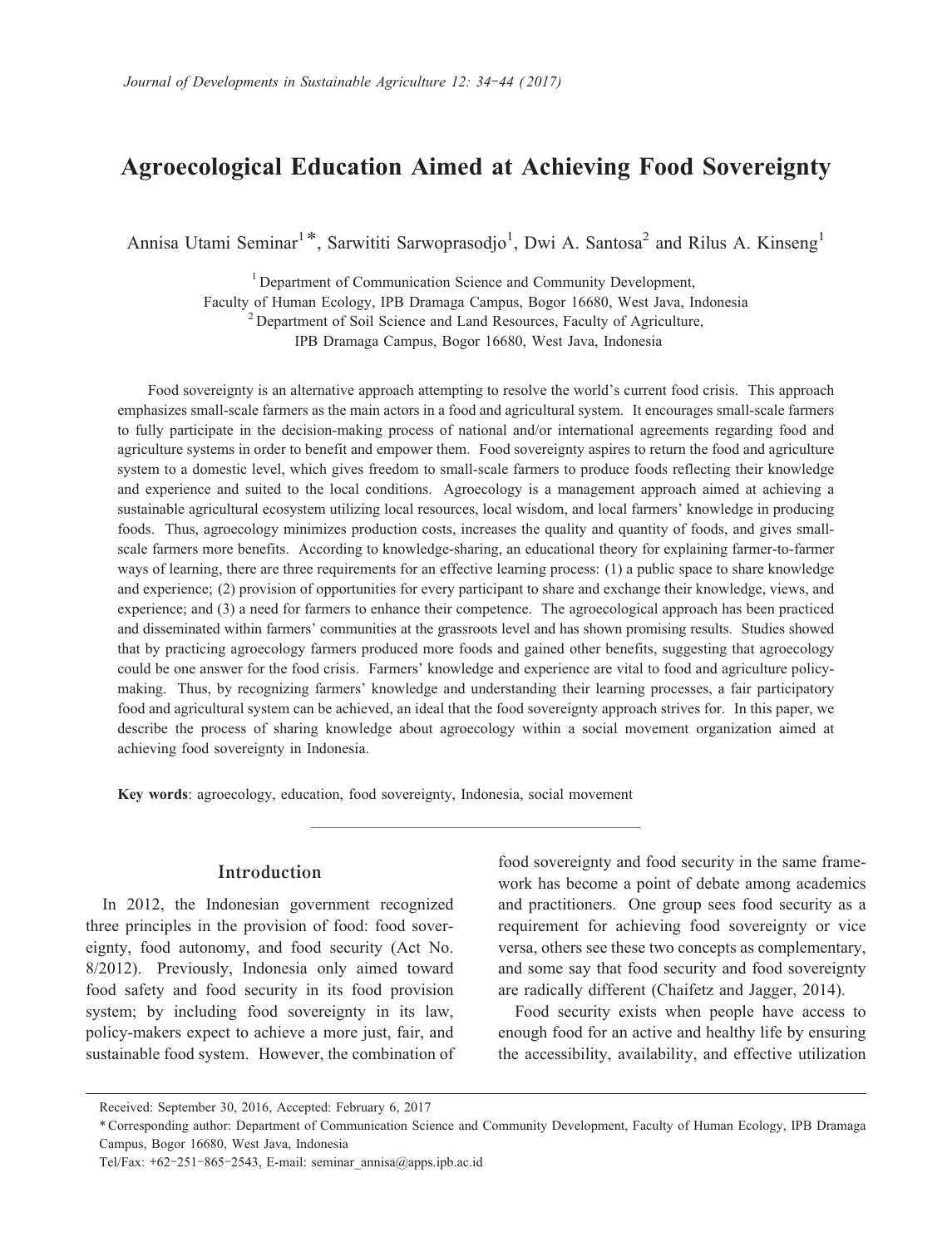of food for people (FAO, 1996). However, food security only emphasizes an adequate food supply, but it ignores the food production process. In meeting food demands, monocultural agriculture is supported and chemical inputs are used to drive soil and crop productivity. These practices have negative impacts on natural resources and serious health and environmental implications (Altieri and Nicholls, 2012a), while forcing farmers to become dependent on the industries that provide these agricultural inputs. Climate change, a high rate of biodiversity loss, land degradation through soil salinization and pollution, depletion and pollution of water resources, rising production costs, a decreasing number of farms, poverty, and rural population declines are just some of the challenges causing the reconsideration of the food security approach for tackling food problems (Velten *et al*., 2015).

Food sovereignty, an approach popularized by a transnational agrarian movement called La Via Campesina, is an alternative solution that emphasizes supporting the local food system. Food sovereignty is the right of people to have access to healthy and culturally appropriate food produced through sustainable methods and their right to define their own food and agriculture systems (Nyeleni, 2007). Food sovereignty strives to empower farmers by promoting agroecological practices. Agroecology is a management approach to achieve a sustainable agricultural ecosystem using local resources, local wisdom, and local farmers' knowledge in producing foods, and external agricultural inputs are replaced by natural processes (Altieri, 1999, 2009; Holt-Giménez and Altieri, 2013; Wezel *et al*., 2009). In this approach, on-farm interactions receive greater emphasis because they improve the efficiency of the farming system while reducing the use off-farm inputs (Altieri and Nicholls, 2012a). Practicing agroecology could free farmers from their dependency on the agricultural industry. By practicing agroecology, farmers are motivated to plant many crops that are suitable to the local environment, and they do not have to rely on the agricultural industry for seed and agricultural inputs.

In practice, however, Indonesia still leans toward food security instead of food sovereignty. Industrial and monocultural agriculture are still highly supported by the government, revealing a lack of commitment to promoting food sovereignty. Although the Ministry of Agriculture supports organic farming, according to some agroecology academics, "organic farming" is

based on different principles than those of agroecology (Gliessman, 2013). For example, organic farming still supports the planting of monocultures, and the process of certifying an organic commodity in accordance with the National Standard of Organic Food System is lengthy and expensive, which can harm small-scale farmers (Mayrowani, 2012).

The lack of communication between the government and farmers and other citizens is another problem in promoting food sovereignty. In Indonesia, the extension service is the main government agency communicating information and knowledge to promote rural and agricultural livelihoods. There are 5002 extension officers provided in West Java, and this number still shows a large gap between government extension services and the actual number of farmers in the field (PUSDATIN, 2012). Many farmers cannot access information on farming practices and agricultural policies that affect their lives, making it difficult to achieve food sovereignty, which encourages participation by local farmers and citizens in defining their food system. Thus, it is necessary for the Indonesian government to improve communication with local farmers to achieve the goal of food sovereignty.

Academics, non-governmental organizations, and social movements have made efforts to mainstream agroecology to farmers. Previous research has focused on promoting agroecology and sustainable agriculture in higher education institutions in the Nordic region, the American Midwest, and Indonesia (Francis *et al*., 2011; Lieblein *et al*., 2012; Murtilaksono, 2014) and promoting agroecology by using a farmer-to-farmer approach in Latin America (Rosset and Martínez-Torres, 2012; Rosset *et al*., 2011). In this paper, we focus on agroecological education for small-scale farmers who cannot access extension services, with an emphasis on identifying the best methods for educating farmers about agroecology. The aims of this paper are: (1) analyzing the knowledge-sharing process in promoting agroecology within a farmers' social movement organization in Indonesia; (2) exploring agroecological practices by farmers and how those practices could support food sovereignty; and (3) recommending an agroecological education approach that supports food sovereignty.

#### **Agroecology and Food Sovereignty**

How should we interpret agroecology through the food sovereignty approach? Food sovereignty empha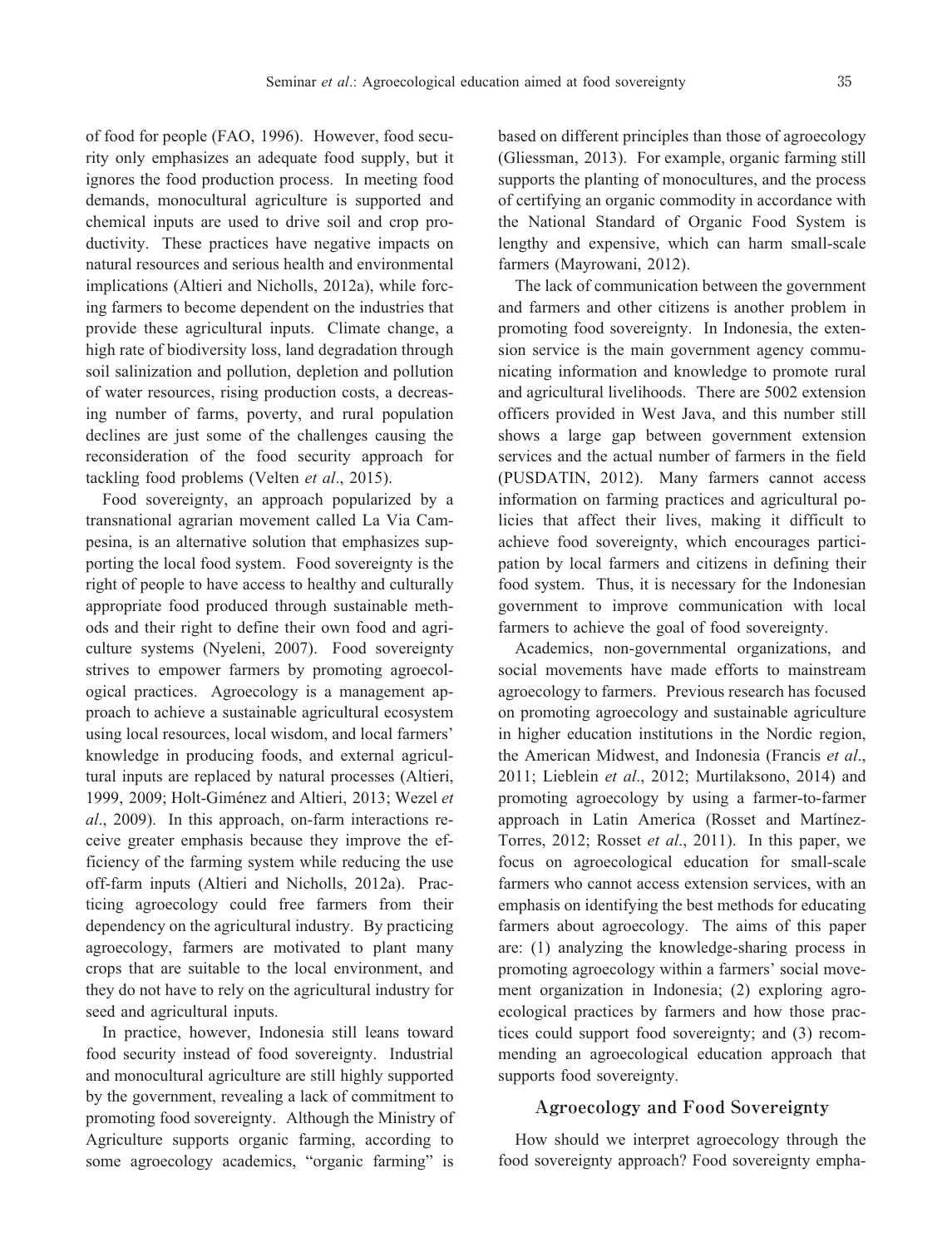sizes striving for farmers' rights, such as their right to produce food that suits their knowledge and experience accumulated by living in a certain environment over time (Kerr *et al*., 2016). This local knowledge includes what crops are suitable for the environment, what foods are chosen by local people, and how to deal with seasonal changes, pests, and weeds. In contrast, the main goal of the agriculture industrial system is maximizing the quantity of food by planting monocultures and using chemical inputs (Woodhouse, 2010). In this system, local wisdom and knowledge are ignored in order to meet food demands nationally and globally, forcing every farmer to produce certain crops in a way that is controlled by the system. The agriculture industrial system causes land degradation and climate change and produces food that is less healthy and nutritious for people (Holt-Giménez and Altieri, 2013). In contrast, agroecology is the application of ecological concepts to agricultural systems, with the aim of developing an ecological structure that limits the use of external inputs and allows the necessary interactions among species for the system to function (Altieri and Nicholls, 2012c). Thus, the agroecological approach uses local resources, local wisdom, and local farmers' knowledge in producing foods (Koohafkan and Altieri, 2011). By practicing agroecology, the rights to use and manage lands, water, seed, livestock, and biodiversity are placed in the hands of those who produce food and not of the corporate sector (Nyeleni, 2007).

The term agroecology has several different interpretations, being seen as: (1) a science, movement, and practice; (2) a transdisciplinary, participatory, and action-oriented approach; and (3) a policy (Wezel *et al*., 2009). As an applied science, agroecology uses ecological concepts and principles for the design and management of sustainable agroecosystems where external inputs are replaced by natural processes such as natural soil fertility and biological control (Altieri and Nicholls, 2012b). Gliessman (2007) defined agroecology as "the science of applying ecological concepts and principles to the design and management of sustainable food systems," which emphasize practical application. This definition highlights the transdisciplinary nature of agroecology because it uses methods from various disciplines (e.g. biology, ecology, agronomy, and social sciences) and acknowledges local knowledge in producing foods (Méndez *et al*., 2012).

The effects of agroecological approaches can be

viewed at the plot or field scale, with analyses of crop**‒**insect and crop**‒**weed interactions emphasizing natural processes (Wezel *et al*., 2009). These approaches must be connected to the broader food system, that is, to the regional level. To truly achieve the goals of agroecology, however, it has to be incorporated with social sciences and/or social movements, which highlights the interpretation of agroecology as a movement and a practice. As a movement, agroecology strives to extend alternative agricultural approaches through social networking or partnerships while responding to ecological and environmental challenges. The agroecology movement is action-oriented, aiming to get farmers to adopt alternative techniques that are more environmentally friendly, ecological, and/or organic.

In considering agroecology as a practice, Altieri and Nicholls (2012a) noted five principles for the design of an agroecological system; it should (1) enhance the recycling of biomass; (2) strengthen the immune system of agricultural systems through enhancement of functional biodiversity – natural enemies, antagonists, etc.; (3) provide the most favorable soil conditions; (4) minimize losses of energy, water, nutrients, and genetic resources; and (5) diversify species and genetic resources in the agroecosystem. To achieve agroecological principles, Altieri and Nicholls (2012a) proposed five practices (Table 1). The main concerns were the diversification of farming systems and livestock integration, which drive positive effects on the biodiversity that underlies the complementary relationships between plant and animal species, as well as the better use of sunlight, water, and soil resources and natural pest control.

Koohafkan *et al*. (2012) noted several requirements of agroecological practices that are strongly related to achieving food sovereignty. In addition to the use of natural resources in farming, these requirements include using participatory methods to educate and to empower human capital related to agricultural systems. Koohafkan *et al*. (2012) also noted that social integration is important in maintaining agroecological principles. According to an agroecological perspective, the main concern is not just the environment but also the people living there. This idea is highly interlinked with the goals of food sovereignty. Although agroecology is technology driven, it is also intensively knowledge driven and thus related to socioculture. Farmers have to be placed as the main actors in the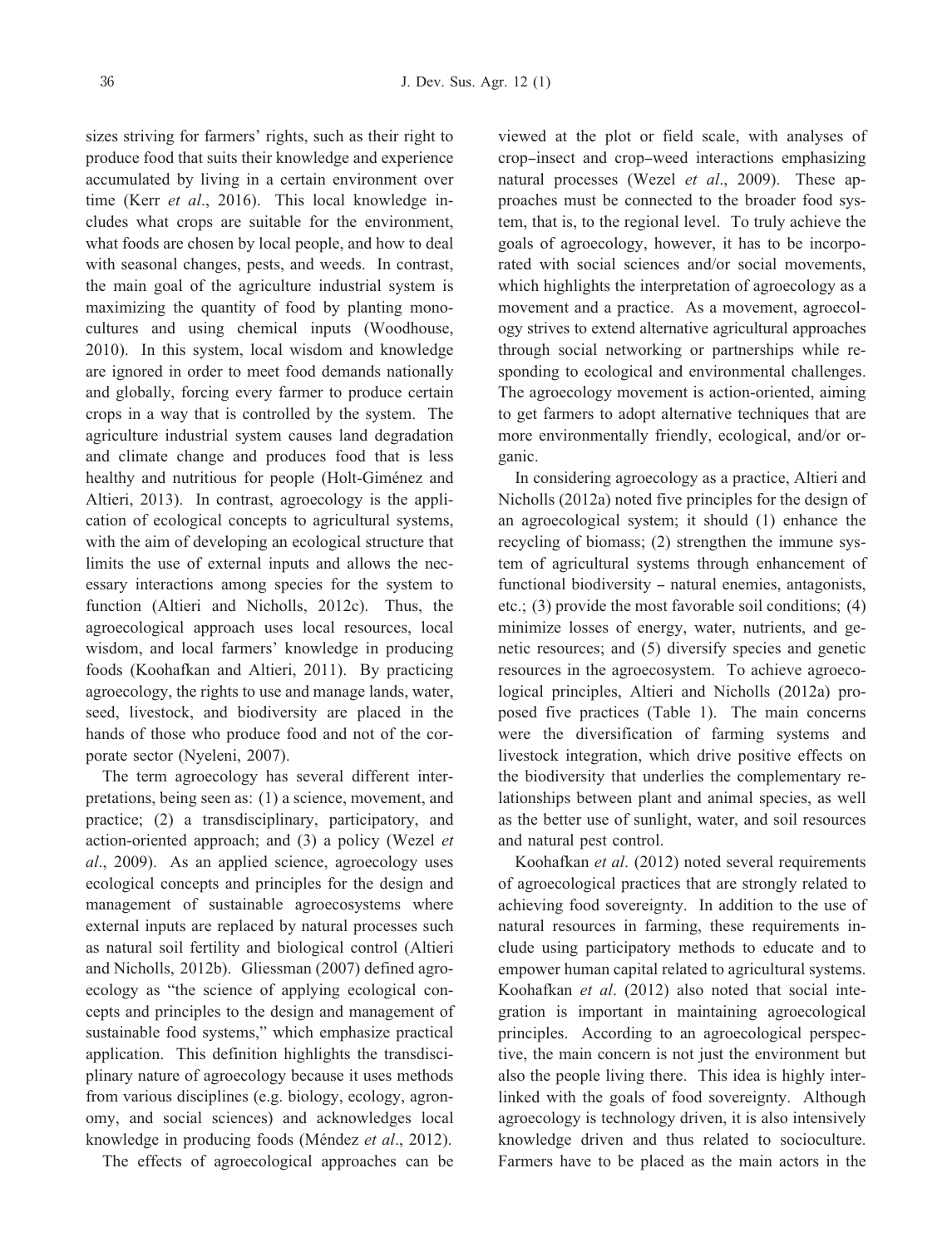| Farming System           | Traits                                                                                                                                                                                                                                                                                                                                                                                                                      |
|--------------------------|-----------------------------------------------------------------------------------------------------------------------------------------------------------------------------------------------------------------------------------------------------------------------------------------------------------------------------------------------------------------------------------------------------------------------------|
| Crop rotations           | Temporal diversity in the form of cereal-legume sequences. Nutrients are<br>conserved and provided from one season to the next, and the life cycles of<br>insect pests, diseases, and weeds are interrupted.                                                                                                                                                                                                                |
| Polycultures             | Cropping systems in which two or more crop species are planted within<br>certain proximity result in biological complementarities that improve nu-<br>trient use efficiency and pest regulation, thus enhancing crop yield sta-<br>bility. Polycultures show greater yield stability and less productivity de-<br>clines during a drought than do monocultures.                                                             |
| Agroforestry systems     | Trees grown together with annual crops, in addition to modifying the<br>microclimate, maintain and improve soil fertility as some trees contribute<br>to nitrogen fixation and nutrient uptake from deep soil horizons, while their<br>litter helps replenish soil nutrients, maintain organic matter, and support<br>complex soil food webs.                                                                               |
| Cover crops and mulching | The use of pure or mixed stands of grass and legumes (e.g., under fruit<br>trees) can reduce erosion and provide nutrients to the soil and enhance<br>biological control of pests. Flattening cover crop mixtures on the soil<br>surface reduces soil erosion and lowers fluctuations in soil moisture and<br>temperature, improves soil quality, and enhances weed suppression, re-<br>sulting in better crop performance. |
| Crop-livestock mixtures  | High biomass output and optimal nutrient recycling can be achieved<br>through crop-animal integration. Animal production that integrates fod-<br>der shrubs planted at high densities, intercropped with improved, highly<br>productive pastures and timber trees, all combined in a system that can be<br>directly grazed by livestock enhances total productivity without the need<br>for external inputs.                |

**Table 1.** Designs of diversified farming systems (adapted from Altieri and Nicholls, 2012a)

food system, meaning their participation is the most important in defining local farming practices. In building a fair and just food system through the practice of sustainable agriculture, the education of farmers regarding agroecological practices is also needed.

## **Knowledge-sharing**

According to the educational theory of knowledgesharing, there are three requirements for an effective learning process: (1) a public space to share knowledge and experiences; (2) the provision of opportunities for every participant to share and exchange their knowledge, views, and experiences; and (3) an underlying need to enhance participants' competencies (Hara, 2009; Lee and Yang, 2000). There are three steps in the knowledge-sharing process (Fig. 1): knowledge retrieval, knowledge exchange, and knowledge creation (Huysman and de Wit, 2003).

Internalization is a learning process in which an individual gains knowledge from an organization, group, or institution, and this process is referred to as knowledge retrieval (Zaffar and Ghazawneh, 2012). In contrast, externalization is a learning process in which members of organizations, groups, or institutions share their knowledge and experience, resulting in a shared knowledge in the group; this process is referred to as knowledge exchange (Huysman and de Wit, 2003). Objectification is a learning process in which knowledge becomes an objective reality, resulting in collective knowledge in the community. Over time, these processes could lead to knowledge creation, in which groups propose new approaches that are suitable for their needs and objectives (van Aalst, 2009). The knowledge-sharing theory is a suitable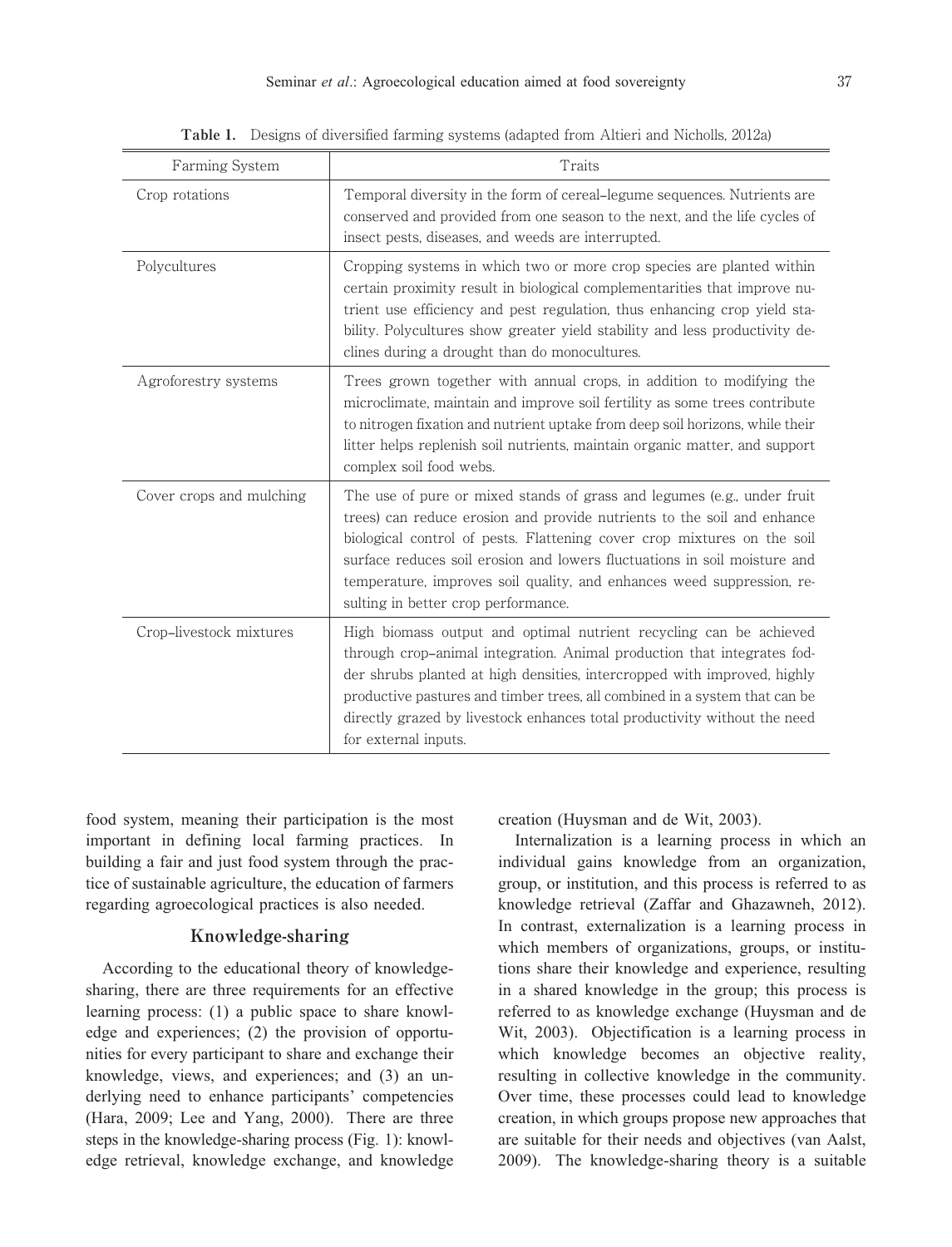

**Fig. 1.** The knowledge-sharing cycle (adapted from Huysman and de Wit, 2003)

framework for our analyses of farmers' knowledge and the learning process within a farmers' organization aimed at practicing agroecological farming and achieving food sovereignty.

### **Methods**

We used a qualitative descriptive method for this research (Creswell, 2009). Horticultural farmers in Bogor, West Java, who were members of Serikat Petani Indonesia (SPI) were chosen as the research subjects. SPI is a farmer organization with members across Indonesia that has established its own education and training center (known as PUSDIKLAT). The PUSDIKLAT center was built in 2005 in Babakan, Dramaga, Bogor, but in 2010 it was moved to Cijujung, Ciampea, Bogor. We conducted observations, informal discussions, and semi-structured interviews with farmers from two villages in Bogor, Babakan and Cijujung, in order to assess the farmers' knowledge. We also used documents to analyze the knowledge-sharing process of SPI, by studying the

organization's education and training curriculum and reports about the learning process.

The collected data were transcribed and grouped as they related to food sovereignty, agroecology, and knowledge-sharing. We processed the data using QSR Nvivo Pro 11, a qualitative research software that was used for coding and mapping the collected data (Richards, 1999). Secondary sources, such as literature and previous research on agroecology, sustainable agriculture, and education, were also used in this study.

### **Agroecological Education in SPI**

SPI has established its own curriculum for educating and training its members. There are three main topics in the curriculum: sustainable agriculture, entrepreneurship, and organizational issues (Table 2). PUSDIKLAT provides in-class and out-of-class sessions, with the former used for discussing agroecological principles, entrepreneurship, and organizational issues and the latter used for demonstrating agroecological practices.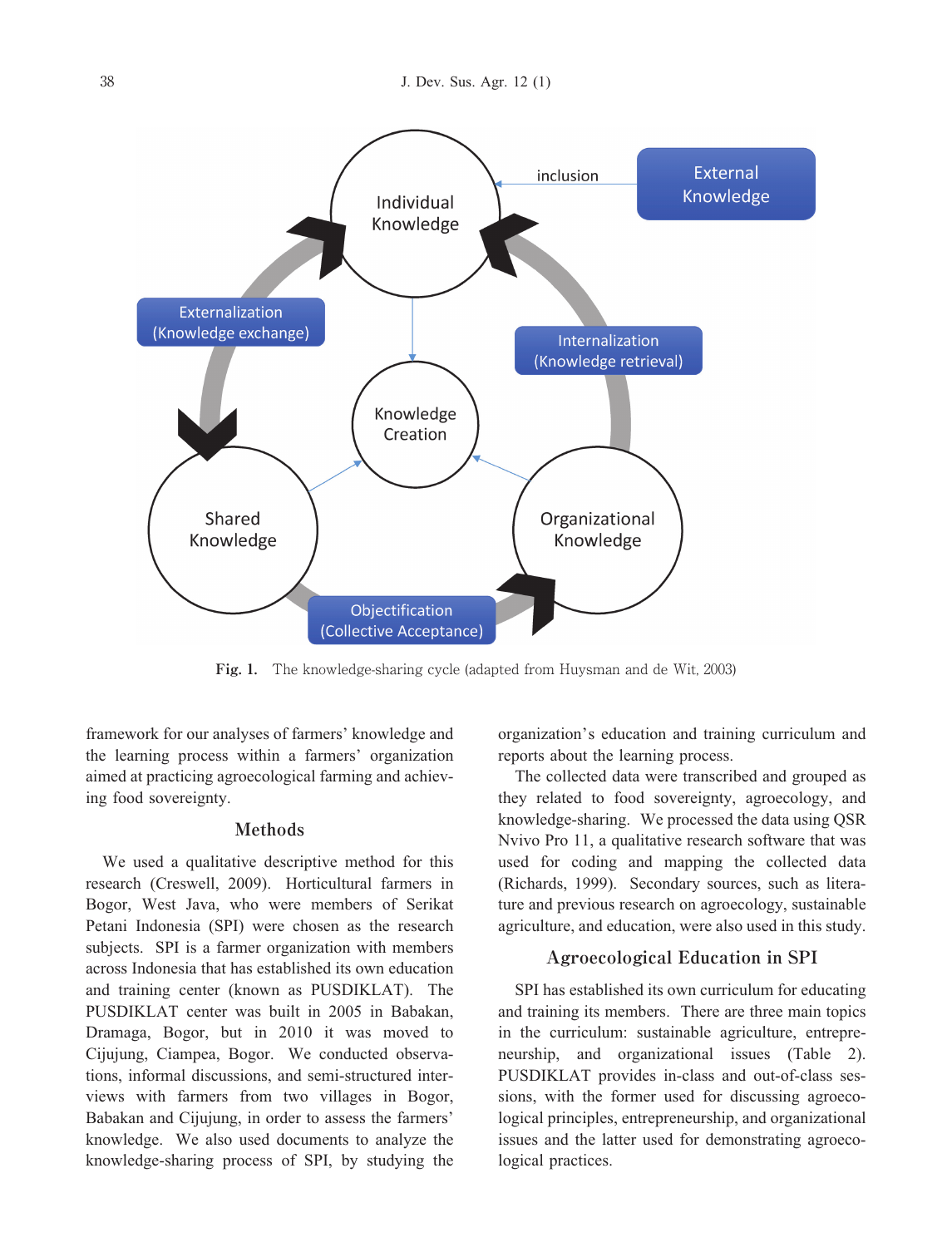

**Table 2.** SPI PUSDIKLAT curriculum



**Fig. 2.** Farmer-to-farmer knowledge-sharing (adapted from Rosset et al., 2011)

For in-class sessions, a facilitator is needed to explain the principles of agroecology in depth. The facilitator could be an SPI board member who has experience in practicing agroecology or other parties, such as agriculture academics and practitioners. For out-of-class sessions, expert farmers who already have experience in practicing agroecology are encouraged to share their knowledge with other farmers. This farmerto-farmer method is considered to be an effective approach for promoting innovation to farmers (Fig. 2) (Rosset *et al*., 2011). However, this method is based on the assumption that there are farmers, referred to as promoters, who have innovated new solutions or rediscovered traditional solutions to problems common among many farmers and are willing to share this information with their peers.

Our research, however, shows that in the knowledgesharing process at PUSDIKLAT not only farmers but also facilitators, scientists, and practitioners serve as promoters. It is unwise to demand that small-scale farmers serve as the sole source of agricultural innovation and solutions, especially for those who have no access to outside information. The collaboration between facilitators and farmers is necessary to ensure success of the knowledge-sharing process and the sustainability of agroecological practices for smallscale farmers. After transferring knowledge to farmers, facilitators supervised farmers in practicing agroecology while finding and encouraging farmers to become promoters to other farmers. If this knowledgesharing process can be sustained, knowledge creation (innovation and solutions) could be expected from farmers.

Each out-of-class session is held on a farmer's land. When demonstrating new agroecological practices, the farmer usually allots a small portion (approximately  $300 \text{ m}^2$ ) of the land so it won't disturb production. After the agroecological practices have been demonstrated, participants discuss the advantages and disadvantages of these practices and most decide to choose agroecology as their farming principle. Of course, a few farmers reject adopting agroecology, because it is a long process.

As a movement, SPI activities are not limited to those occurring at PUSDIKLAT. Knowledge-sharing also occurs during other activities, such as collective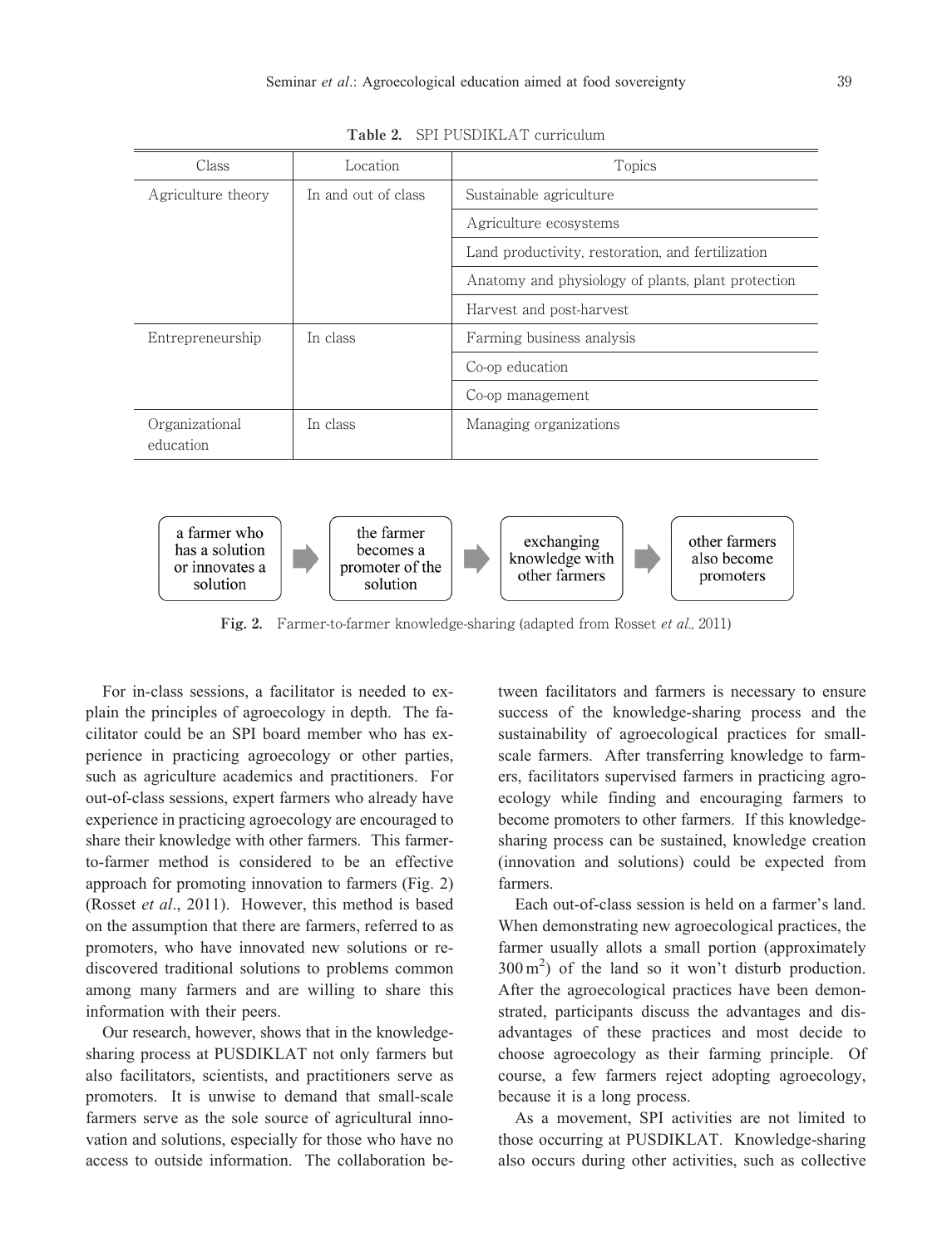| Characteristics                     | Environmentalist                                                      | Independent                                                                                                   | Profit-minded                                                     |
|-------------------------------------|-----------------------------------------------------------------------|---------------------------------------------------------------------------------------------------------------|-------------------------------------------------------------------|
| Age and occupation                  | Old farmers with years of<br>experience; farming as<br>their main job | Young farmers; farming<br>as their main job                                                                   | Old farmers with years of<br>experience; do side jobs             |
| Farming experience                  | Practiced conventional<br>farming before joining<br>SPI               | Never experienced<br>conventional farming                                                                     | Practiced conventional<br>farming before joining<br><b>SPI</b>    |
| Concerns                            | Have great concern for<br>protecting nature                           | Have good consciousness<br>to stop depending on<br>agricultural inputs from<br>industry                       | Have great concern for<br>the survival of their<br>family         |
| Perception of information           | Open to new information                                               | Open to new information<br>and stated the need for<br>new information and<br>knowledge                        | Open to new information,<br>as long as it fits their<br>interests |
| Willingness to share with<br>others | Willing to share with<br>other farmers                                | Willing to share with<br>other farmers, willing to<br>volunteer as leader or<br>promoter of new<br>innovation | Passive or hard to get to<br>share their knowledge<br>with others |

**Table 3.** Classification of SPI's famers

action by protesting; participating in regional meetings, seminars, and conferences; and attending comparative field trips in other countries. During these activities, farmers gain knowledge not only about agroecology but also about agricultural policies, the government's stances on ensuring the rights of farmers, and the importance of achieving food sovereignty. One farmer who actively participated in these activities shared his experiences with other farmers and became a promoter among his peers. Another joined a comparative field trip to India and attended a seed conference in Bali, and after these experiences he became a promoter, not only in Bogor, but also in another region of Indonesia.

Thus, considering knowledge-sharing theory, the classes taught at the public space of PUSDIKLAT and other activities ensure that the knowledge-sharing process occurs between SPI board members and farmers. These activities gave farmers access to information, as well as more experiences to broaden their perspectives about agriculture and the food system that affect their lives. To better understand farmers' knowledge about agroecology and food

sovereignty, analyzing each step in the knowledgesharing process (internalization, externalization, and objectification) is necessary.

## **The Knowledge-Sharing Process in SPI: Agroecological Education Aimed at Food Sovereignty**

We first identified the internalization process in knowledge-sharing within SPI. We asked questions that could elicit participants' stances about agroecology and food sovereignty. Based on these interviews, Table 3 outlines how three classes of farmers internalize information about agroecology and food sovereignty from SPI activities.

Environmentalist and independent farmers were the ones who actively participate in more activities provided by SPI and were identified as promoters for their peers. In contrast, the more profit-minded farmers tend to be followers as long as they are able to earn a living from their farm income. This kind of farmer is also passive in expressing opinions, making it difficult for them to become promoters. This classification helps us to understand how farmers incorporate knowl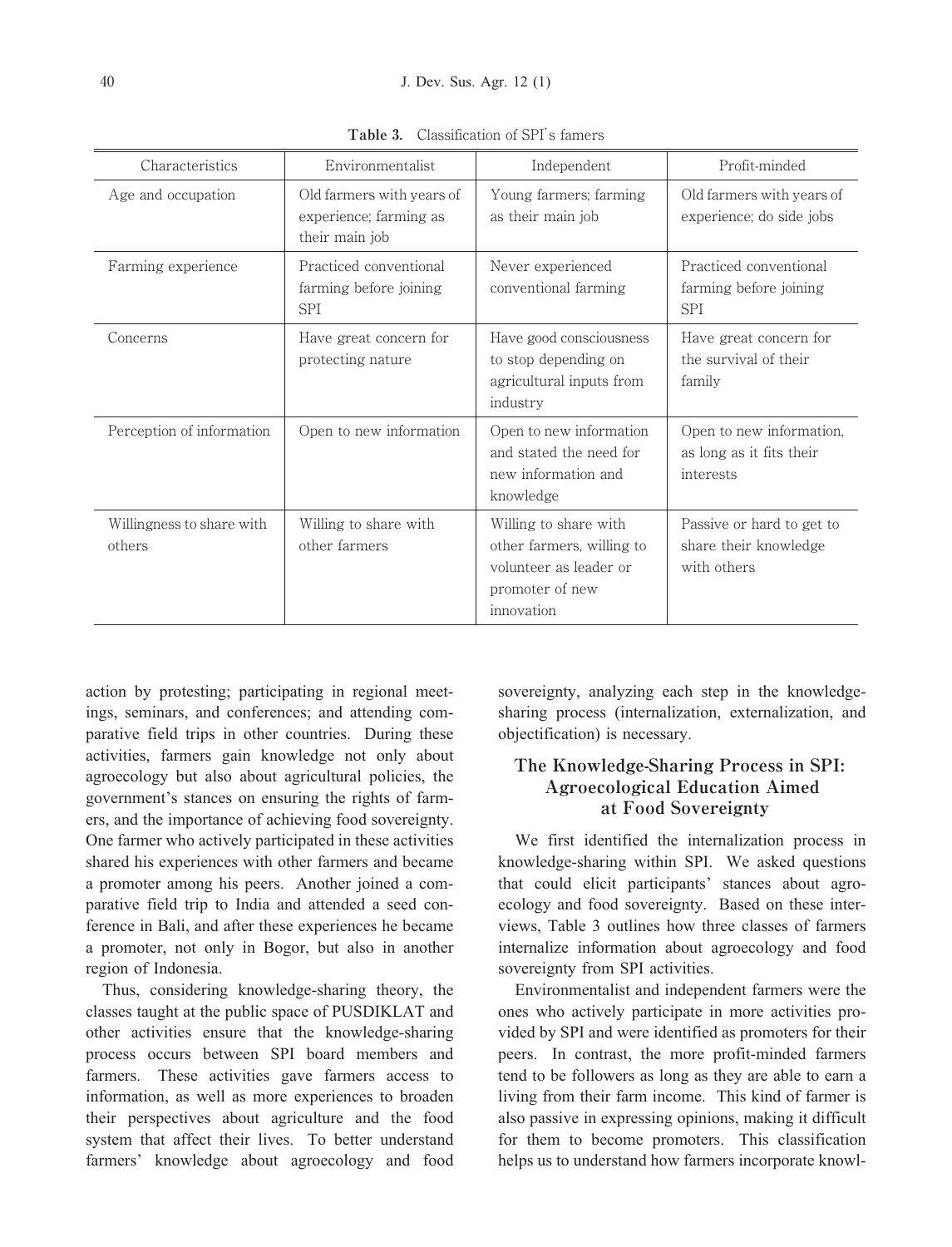edge gained from SPI into their daily activities. This understanding will, in turn, help us to introduce agroecology to farmers by using different approaches, for example, by emphasizing environmental issues, independence issues, or economic issues.

The externalization process occurs when promoters begin to exchange their knowledge and opinions about practicing agroecology with other farmers. Farmers who hear about agroecology and food sovereignty start to question the advantages and disadvantages of agroecological practices, and this is where promoters share their stances on agroecology and food sovereignty. Promoters explained that agroecology drives farmers to be more independent from industrial agriculture, protects the natural environment, and minimizes food production costs. This kind of exchange is necessary to promote agroecology and ensure the sustainability of knowledge-sharing with regard to practicing agroecology.

The internalization and externalization processes encourage the objectification process or collective acceptance of agroecology and food sovereignty among SPI members. SPI farmers identified themselves as "organic" farmers (see our discussion of the use of this term in the next section), and only by practicing agroecology could they identify themselves as members of SPI. Agroecology is not only seen as collective knowledge by SPI farmers, but also as collective action in achieving food sovereignty. Whether for environmental, independence, or economic reasons, they practice agroecology on their farms. Collective acceptance could follow because SPI farmers have activities that bring them into contact regularly, not only with farmers in the same village but also with those from other regions. By maintaining intensive interactions within this farmers' organization, discussions regarding the importance of agroecology are maintained and can encourage the sustained use of agroecological practices.

This kind of education is in accordance with what Paulo Freire referred to as "conscientization," meaning the awakening of critical awareness (Freire, 2005). By raising their awareness, people can affirm their identity, differentiate themselves from others, and become more creative in transforming themselves to be more independent. Raising critical awareness results in collective knowledge, identity, and action. The members of SPI identify themselves as farmers who protect the environment and encourage farmers' rights by practicing agroecology as their collective action. They stated

that farmers who do not join SPI have no guidance or knowledge of alternative, sustainable farming practices; when they share this knowledge with other farmers, it is difficult because the traditional farmers' main concern is producing foods faster using conventional practices to gain immediate profit.

Our research shows that SPI has created a space for member farmers to obtain information and internalize it with their own experience, share problems and solutions with other farmers, and objectify all of the information and knowledge as shared knowledge within SPI. This process shows that knowledge-sharing exists within SPI and it motivates farmers to practice agroecology. SPI has also opened networks with many participants to support their activities, such as academics, practitioners, and even government officials, which assists those farmers who do not have access to extension services. The decision to join SPI made farmers immediately begin practicing sustainable agriculture.

### **Agroecological Practices and Food Sovereignty**

According to our interviews and observations, farmers in SPI are already practicing some of the agroecological farming system concepts reported by Altieri *et al*. (2015) (Table 4). In their daily activities, however, these practices are more commonly known as "organic farming" than as "agroecology." Only when we described agroecology did they confirm that their agriculture system is indeed agroecology. The term "organic" is more familiar among the farmers, as well as among the consumers of their products. SPI has built some networks to sell the products to specific stores or kiosks that demand organic products.

When we asked about their understanding of agroecology, almost every farmer explained that it requires the use of agricultural inputs from nature and that no chemical inputs are to be used. The use of pesticides is especially prohibited. Pest control is achieved and fertilizer is made by processing other natural resources from the field. However, they admitted that their practices are not purely agroecological, because they still bought manure from the store. Thus, farmers realize that they should have their own livestock to support their agroecological practices, which would decrease their costs in producing foods and minimize the use of chemical inputs, making the food healthier.

The farmers also produce their own seed for crops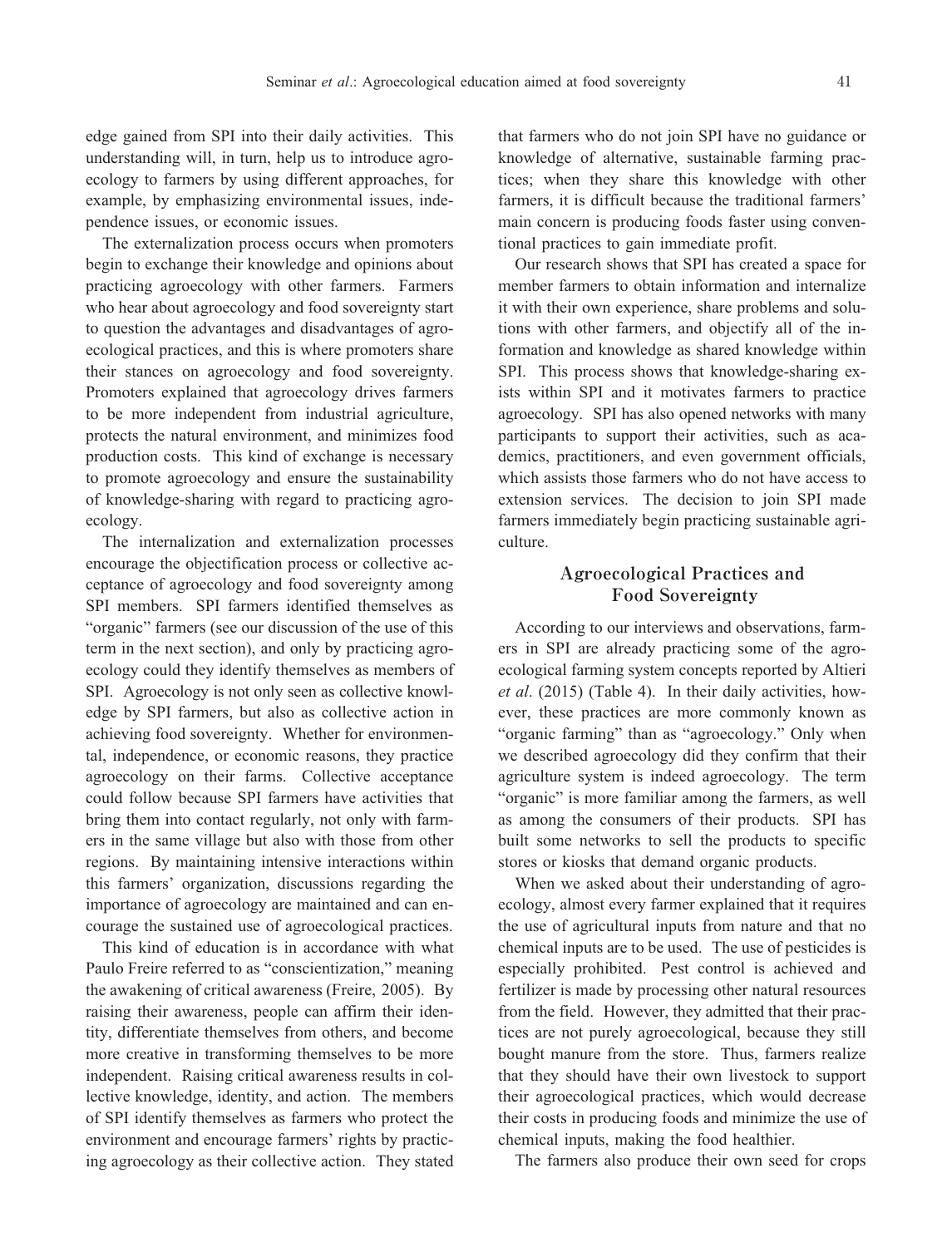| Farming System           | Traits                                                                                                                                                                                                                                                                                   |
|--------------------------|------------------------------------------------------------------------------------------------------------------------------------------------------------------------------------------------------------------------------------------------------------------------------------------|
| Crop rotations           | Never planting the same crops after harvesting; for example, after<br>harvesting spinach, basil or chives are planted.                                                                                                                                                                   |
| Polycultures             | Planted two crops within beds, such as okra and yam, basil and<br>chives, eggplant and spinach. No rule in what to planting like this,<br>as long as there are two crops in beds.                                                                                                        |
| Agroforestry systems     | No trees are being planted, with the exception of banana trees. An<br>agroforestry system is not needed in these fields because the<br>vegetable crop is relatively short, so trees would block the sun for<br>these crops and the roots from trees would hamper land produc-<br>tivity. |
| Cover crops and mulching | Planting tall vegetable crops first, followed by short vegetable<br>crops. This works as cover crops, mulching, and suppressing<br>weeds. In the rainy season, hay collected by farmers from their<br>own fields is used as mulch.                                                       |
| Crop-livestock mixtures  | Goat manure and chicken manure are used as fertilizer. Goat<br>manure is obtained from livestock in the neighboring village,<br>whereas chicken manure is still bought from the store.                                                                                                   |

**Table 4.** Designs of diversified farming systems by farmers of Serikat Petani Indonesia

such as spinach, caisim, corn, and basil, whereas other seed is purchased from other farmers. The only seed that they bought from the store is *kangkung* (*Ipomoea reptans*), because they have limited land and the seeding process can take up to 4 to 6 months. Their own seed is also being sold to other farmers, especially spinach seed. Buying and selling from farmers gives more benefit than buying from stores, they said. Seed produced by farmers is more productive and adaptive, whereas seed from the store is expensive, less productive, and less adaptive. Knowledge in producing their own seed is critical because it drives farmers to become more independent, thus supporting food sovereignty. Considering the fact that they don't have any access to information and high-quality seed from the government, self-producing seed is very important in maintaining their agriculture activities. Apart from this, the SPI farmers' social network is important for buying and selling their self-produced seed and ensuring their ability to remain independent from industrial agriculture.

Soil conditions have also become an important issue in determining crops to be planted. Special treatment is needed when planting a new crop so it can adapt to the soil conditions. For example, the farmers decided to plant chives, but the initial results were poor. After a farmer returned from an agroecological field trip to India held by La Via Campesina, where he gained knowledge about making organic fertilizers, he used these fertilizers on the chives and had good results. This knowledge was shared with other farmers in these two villages, and they have incorporated this practice into their farming methods.

Our research found that agroecological practices push farmers to become more independent and resilient, which supports the goal of food sovereignty. Tapping into existing local potential (ecology, culture, local wisdom) needs to be recognized by facilitators and/or the Indonesian government as an approach to promote agroecological practices. Thus, it is important for facilitators and the government to expand their understanding of local potential so that agroecology can be promoted more effectively.

### **Conclusion**

Agroecology is a knowledge-intensive practice, and education is critically important to ensure sustainable agriculture. Farmers using agroecological practices have to know how to produce agricultural inputs from natural resources, self-produce seed, manage their soil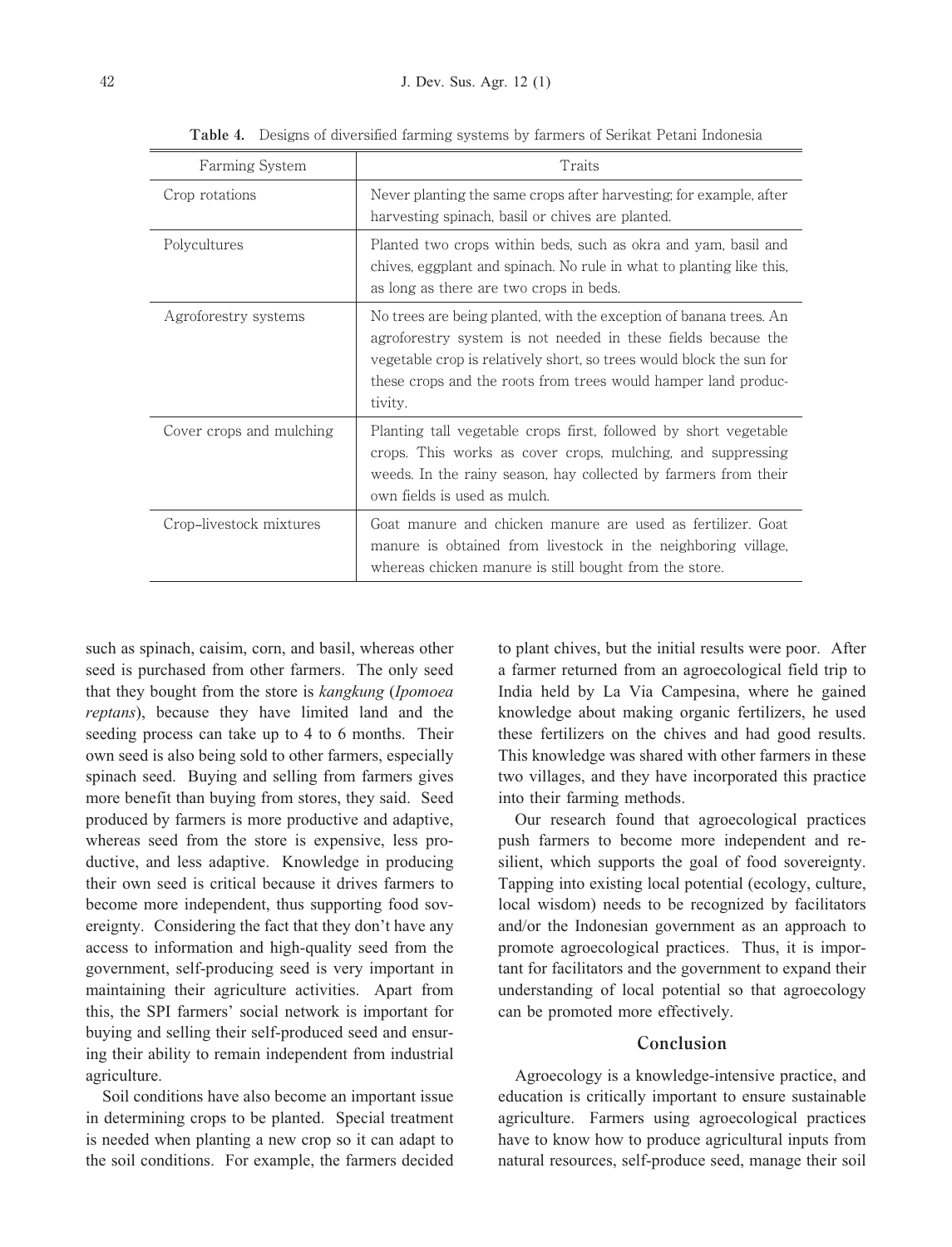conditions, and choose what kind of crops are suitable for the local environment. Having this kind of knowledge can free farmers from being dependent on industrial agriculture and reduce farming costs. Thus, by practicing agroecology farmers can be empowered.

However, transferring agroecological knowledge is not enough to ensure sustainable agriculture. Broadening farmers' perspectives so they have a stance on agroecological practices is also essential, so they have more personal motives and reasons for farming in this way. Broadening farmer's perspective can drive the internalization, externalization, and objectification process of farmers. Our findings indicate that the SPI organization is playing an important role in encouraging knowledge-sharing about agroecology and food sovereignty.

Dialogue is critical in knowledge-sharing. Acknowledging farmers' ways of learning about agroecology and food sovereignty can only be achieved through dialogue. By speaking with farmers, we were able to identify how farmers internalize, externalize, and objectify knowledge from this organization. Understanding this process will help in the development of messages and information that best fit the farmers' knowledge-sharing process.

In designing agroecological practices, facilitators have to expand their understanding of local knowledge so every region has its own unique agroecological approach that is suitable to local conditions, resulting in environmentally friendly farming methods that meet the health and nutritional demands and preferences of local food consumers. More data on local conditions (ecology and local knowledge) in Indonesia are needed so that facilitators can design appropriate agroecological practices for each region.

### **Acknowledgements**

We would like to thank Serikat Petani Indonesia (SPI) for providing us with data and interviewees to help us complete our research.

#### **References**

- Altieri, M.A., 1999. Applying agroecology to enhance the productivity of peasant farming systems in Latin America. Environ. Dev. and Sustain. 1, 197**-**217.
- Altieri, M.A., 2009. Agroecology, small farms and food sovereignty. Monthly Review: An Independent Social Magazine. http://monthlyreview.org/2009/07/01/agroecologysmall-farms-and-food-sovereignty (accessed on July 27, 2016).
- Altieri, M.A., Nicholls, C.I., 2012a. Agroecology scaling up for food sovereignty. In: Lichtfouse, E. (Ed), Sustainaible Agriculture Review vol. 11. Springer, NY, pp. 1**-**29.
- Altieri, M.A, Nicholls, C.I., 2012b. The scaling up of agroecology: spreading the hope for food sovereignty and resiliency. SOCLA's Rio**+**20: The interface of hunger, agriculture, environment and social justice. http://www.wur.nl/ upload\_mm/9/9/7/74e224d3-530e-416e-8729-aa9978638495\_ Rio20.pdf (accessed on August 15, 2016).
- Altieri, M.A., Nicholls, C.I., Henao, A., Lana, M.A., 2015. Agroecology and the design of climate change-resilient farming systems. Agron. for Sustain. Dev. 35, 869**-**890.
- Chaifetz, A., Jagger, P., 2014. 40 Years of dialogue on food sovereignty: a review and a look ahead. Glob. Food Secur. 3, 85**-**91.
- Creswell, J.W., 2009. Research Design: Qualitative, Quantitative, and Mixed Methods Approaches (3rd ed.). Sage Publications, CA.
- FAO, 1996. Rome Declaration on World Food Security and Plan of Action. World Food Summit, 13**-**17 November 1996. http://www.fao.org/docrep/003/w3613e/w3613e00. htm. (accessed on July 26, 2016).
- Francis, C.A., Jordan, N., Porter, P., Breland, T.A., Lieblein, G., Salomonsson, L., Sriskandarajah, N., Wiedenhoeft, M., DeHaan, R., Braden, I., Langer, V., 2011. Innovative education in agroecology: experiential learning for a sustainable agriculture. Crit. Rev. in Plant Sci. 30, 226**-**237.
- Freire, P., 2005. Freire: Education for Critical Consciousness. Continuum Publishing Co., NY.
- Gliessman, S., 2007. Agroecology: The ecology of sustainable food systems. CRC Press LLC, FL.
- Gliessman, S., 2013. Agroecology and going beyond organic. Agroeco. and Sust. Food Sys. 37, 147**-**148.
- Hara, N. (2009). Communities of Practice: Fostering Peer-to-Peer Learning and Informal Knowledge Sharing in the Work Place. Encyclopedia of Library and Information Sciences. Springer-Verlag Berlin Heidelberg, Bloomington IN.
- Holt-Giménez, E., Altieri, M.A., 2013. Agroecology, food sovereignty and the new green revolution. Agro. and Sustain. Food Sys. 37, 90**-**102.
- Huysman, M., de Wit, D., 2003. A critical evaluation of knowledge management practices. In: Ackerman, M.S., Pipek, V., Wulf, V. (Eds.), Sharing Expertise: Beyond Knowledge Management. Massachusetts Institute of Technology, Cambridge, pp. 28**-**55.
- Kerr, R.B., Lupafya, E., Dakishoni, L., 2016. Food Sovereignty, Agroecology and Resilience: Competing or Complementary Frames? In Global Governance/Politics, Climate Justice and Agrarian/Social Justice: Linkages and Challenges. The Hague. http://www.iss.nl/fileadmin/ASSETS/ iss/Research\_and\_projects/Research\_networks/ICAS/65- ICAS CP Kerr et al.pdf (accessed on August 28, 2016).
- Koohafkan, P., Altieri, M.A., 2011. Globally Important Agricultural Heritage Systems: A Legacy for the Future. Rome: Food and Agriculture Organizations. http://www.fao.org/ fileadmin/templates/giahs/PDF/GIAHS\_Booklet\_EN\_WEB 2011.pdf (accessed on August 17, 2016)
- Koohafkan, P., Altieri, M.A., Gimenez, E.H., 2012. Green agri-